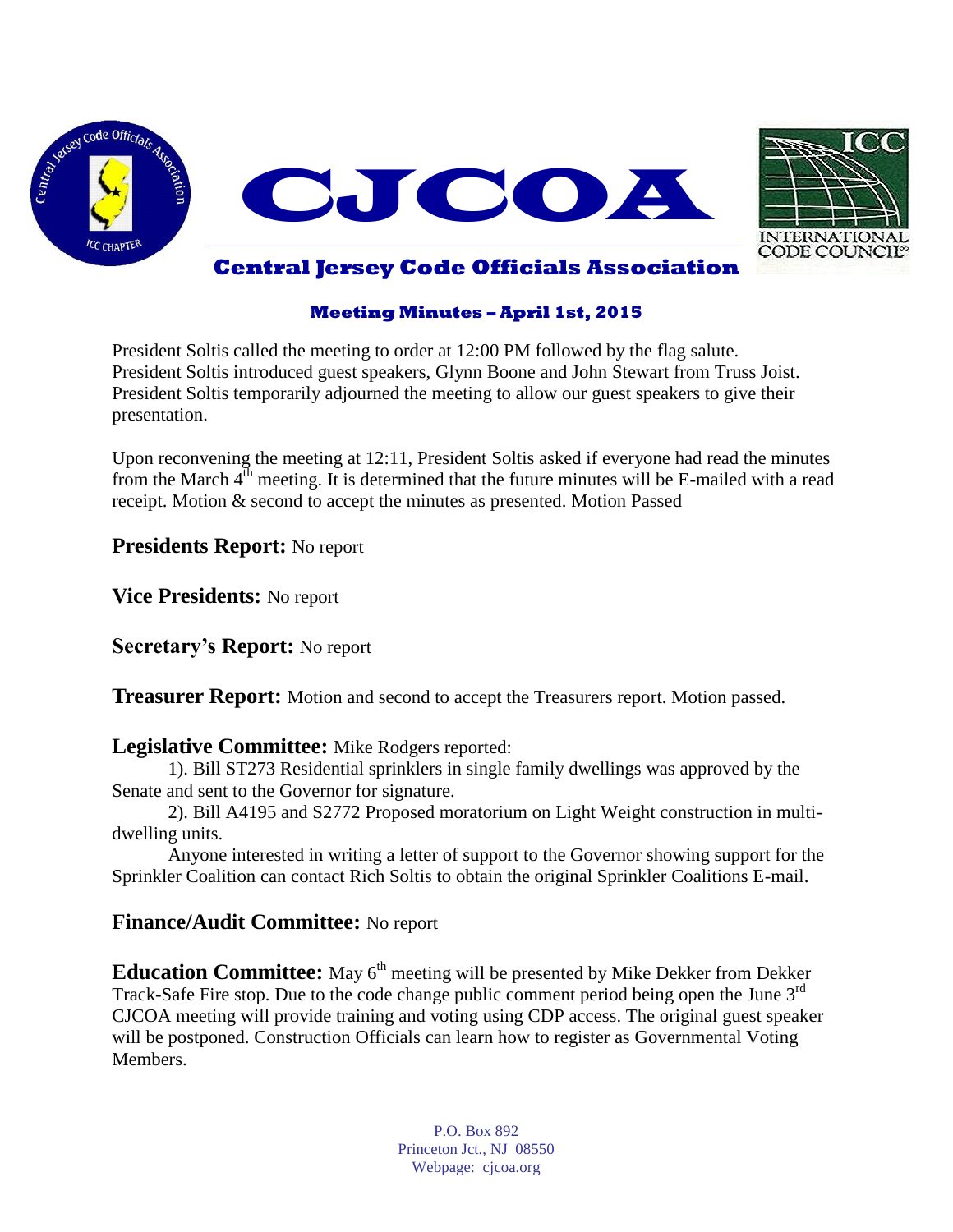**Membership Committee:** Jim Hoey reported recent phone calls to member's applications are not complete to date. The total membership stands at 99 members.

# **By-Laws Committee**: No report

## **Historical Committee:** No report

## **Good & Welfare Committee:** Lonnie Baldino reported:

Ray Lumio sent a thank you card to CJCOA thanking the organization for their generous support of \$75 to Wounded Warriors in honor of his father Sam Lumio. A thank you card was sent from Wounded Warriors for the donation as well.

Reminder that the registration for Building Safety week ends April 7<sup>th</sup>.

## **Public Relations Committee:** No report

#### **Code Change Committee:** Mike Rodgers reported

Four members returned from the second round at Region VII were  $20 +$ - $\mu$  proposals were voted on. The plan list of Region 7 will be presented when completed. Comment period is closed.

#### **Nominating Committee:** No report

#### **Scholarship Committee:** No report

**Website Committee:** Domenick Cardarelli reported website is up to date.

## **Golf Committee:**

Their a 49 golfers registered for the golf outing. Addionial golfers and donations are still needed; the website contains all the information needed for the event.

## **Ad-Hoc**

#### **Building Safety Week:**

Reminder that the registration for Building Safety week ends April 7<sup>th</sup>.

- **DCA/UCC:** No report
- **NJBOA:** Domenick Cardarelli, Mike Rodgers and Joe Valeri reported The lightweight construction in the Edgewater fire was discussed, forensic repot still pending. Fire safety mutual aid, declared disasters and County EOM were a topic for shared services. Bergen and Passaic will be hosted a hospitality suite at Building Safety conference, CJCOA was a contributor. Jim Zaconi attended the residential sprinkler meeting at the State House. NJBOA has 106 active members and 10 associate members. NJBOA has forms for reduced rate hotels for the ICC conference September  $25^{\text{th}}$ -30<sup>th</sup>

P.O. Box 892 Princeton Jct., NJ 08550 Webpage: cjcoa.org